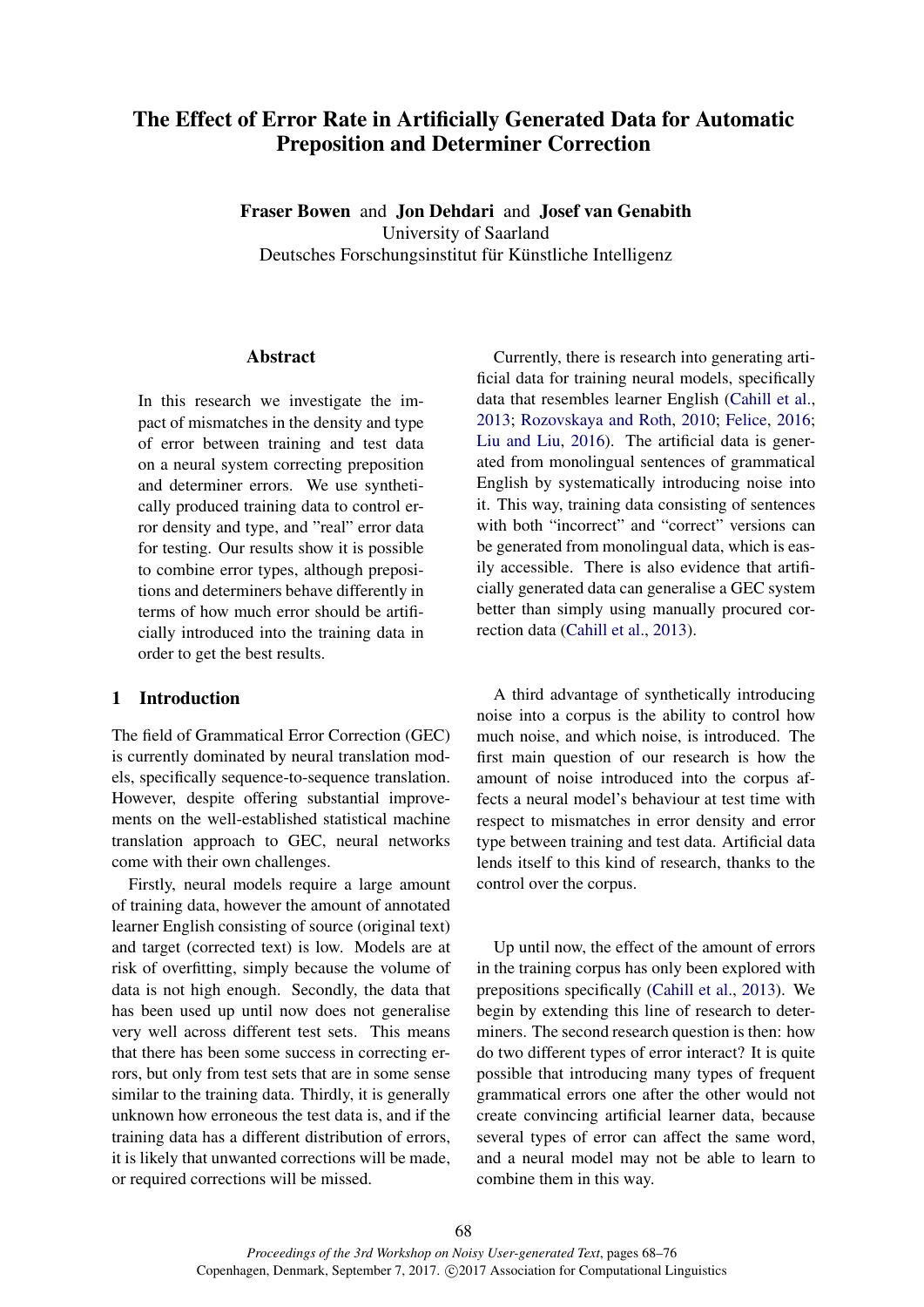#### 2 Related Work

Currently the best results in GEC have used neural machine translation. Yuan and Briscoe (2016) achieved the best scores using a 2-layer encoderdecoder system with attention, trained on the Cambridge Learner Corpus (CLC), a large data set of two million correction Learner English sentences. The CLC is not publicly available, which has inspired the use of automatically generated data with neural models. Liu and Liu (2016) have done exactly this with 16 different types of errors. Their success, although small compared to using manually annotated supervised revision data, has inspired our investigation into the particular effects of combining error types in an artificial corpus.

One particularly interesting approach to generating artificial data is from Cahill et al. (2013), who, focusing on preposition errors, creates confusion sets for each preposition using supervised revision data, and selects replacements at random from these probability distributions. This approach was developed from Rozovskaya and Roth (2010), who first suggested the idea of probabilistically selecting likely error candidates. Interestingly, the artificial data proved to make manually annotated data more robust, meaning that it generalised better across different types of test sets, despite the fact that the overall quality of corrections was lowered. This was confirmed by Felice (2016), who also found that this kind of probabilistic error generation increases precision, and lowers recall.

One main focus of our research is the effect of the amount of errors in the training corpus on the amount of corrections made at test time. Rozovskaya et al. (2012) identify a useful technique known as error inflation, where more errors are introduced into the training data in order to improve recall. This is further explored in our work.

## 3 Experimental Setup

#### 3.1 Data

In our research, errors are systemically introduced into "correct" English data. The correct data comes from the NewsCrawl corpus in WMT- $2016<sup>1</sup>$  It is open domain, featuring a wide variety of topics and writing styles, taken from recent articles. We used 21,789,157 sentences for training, and 5,447,288 held-out sentences from the same source for a development set.

We follow the same methodology of Cahill et al. (2013) to generate noise. Specifically, supervised revision data is used to see how often particular words are corrected into specific prepositions or determiners. The revision data which is used for our research is the Lang-8 corpus, which is available for academic purposes upon request.<sup>2</sup> The corpus is scraped from the Lang-8 website, where crowd-sourced grammar corrections are posted for non-native speakers of English. It is arguably more reliable than Wikipedia, which contains vandalism, however, it is noticeably smaller than Wikipedia.

The process of introducing errors into the WMT data using the Lang-8 corpus is as follows:

- 1. Extract plain text versions of the Lang-8 corpus, consisting solely of sentences with corrections
- 2. Compare source sentence with corrections using an efficient *diff* algorithm.<sup>3</sup> Note that this often included several steps of revisions.
- 3. Prepare a list of all prepositions/determiners. This is taken from the tags of the WMT data retrieved from the Stanford tagger.<sup>4</sup>
- 4. Remove all sentences that do not contain a single revision involving a preposition or a determiner. Using a hand-crafted set of possible prepositions/determiners, it is determined for each sentence whether it involves a deletion (eg. "for" $\rightarrow$  "NULL"), an addition (eg. "NULL" $\rightarrow$  "the"), or a replacement (eg. "on" $\rightarrow$ "in").
- 5. Generate confusion sets for each preposition/determiner by listing all the deletions which are replaced by that word, and counting the frequency of each specific revision.

<sup>1</sup>http://www.statmt.org/wmt16/ translation-task.html

<sup>2</sup>http://cl.naist.jp/nldata/lang-8 <sup>3</sup>http://code.google.com/p/ google-diff-match-patch

<sup>&</sup>lt;sup>4</sup>Using word lists has the advantage of not relying on unsupervised POS-tagging methods. However, there are certain ambiguities which are not addressed. In this research, the preposition "to" is not included, due to confusion with the infinitive particle. There are however other less frequent ambiguous cases which are included, such as "that" and "before", which can both appear as conjunctions. Future experiments would benefit from a comparison of the performance of POS tags against word lists.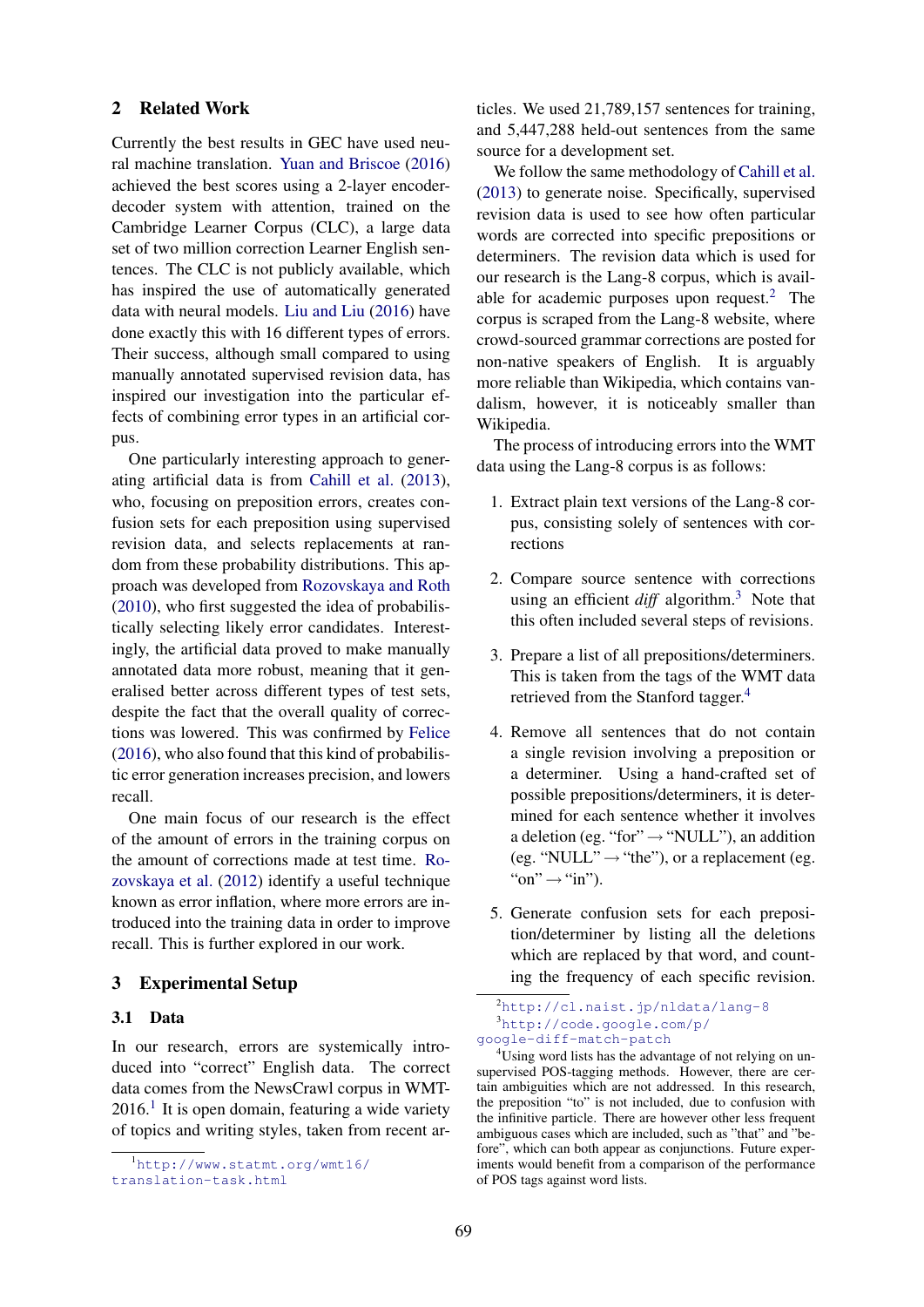From there, generate a probability distribution for each preposition/determiner.

- 6. Insert the target word itself into the distribution with a frequency relative to the error rate. An 80% error rate for example means that 20% of the time, the same word is selected, effectively leaving it in its "correct" form.
- 7. Prepositions/determiners in the WMT corpus are systemically replaced by one of the options in their respective probability distributions, selected at random by a sampler.

#### 3.2 Experiments

Cahill et al. (2013) have made their revision data extracted from Wikipedia available for download, which is why it is appropriate to compare it to the revision data which is extracted from Lang-8. Both sets of revision data are used to create two separate confusion sets for prepositions. They are then used to create two sets of error corpora in which 20%, 40%, 60% and 80% of prepositions are altered according to the error introduction procedure detailed above.

To compare, revision data extracted from Lang-8 is also used to create error corpora containing the same amounts of prepositional error. It is worth noting that Cahill et al.'s research does not include the empty "NULL" preposition, meaning that errors in which a preposition is missing are not accounted for. By contrast, in our work we include every case in which a preposition is inserted, as well as replaced, although we do not deal with deletions. Deleting prepositions which were inserted in the revision data simply follows the same procedure as replacements, where a preposition is replaced with the null preposition. Inserting prepositions which were deleted in the revision data is much more difficult, as it is not clear where in a sentence each preposition should be. The use of context words before and after a deletion is being explored in more current research, but does not feature in these experiments. This is nevertheless a major contribution, because insertions and deletions make up a significant part of the errors. In Lang-8, for example, there were 10054 corrections of prepositions, of which 4274 were insertions, and 2657 were deletions. This means that replacements only consist of 31% percent of the errors.

We also use determiner revision data extracted from Lang-8 to create determiner errors in a similar fashion, with 20%, 40%, 60% and 80% of errors.

A final set of synthetic error data is then generated where both prepositions and determiners are introduced into the same corpus, containing 20%, 40%, 60% and 80% of both kinds of error. This is to investigate whether the GEC system is capable of dealing with two types of error at once.

#### 3.3 Evaluation

In order to test the effects of mismatching error density and type between training and test data, each model is tested on specially created test sets with varying amounts of error in them. Cahill et al. (2013) found that the highest scores came from models both trained and tested on similar error rates. Our research aims to build on this finding.

The first test set is made from Lang-8, which is also used to create the confusion sets for the training data. Specifically, only the sentences with prepositions, determiners, and a mix of both in the revisions are used. No other types of error are included. These sentences are mixed with corrected sentences (where the revised sentence is used as both source and target) to varying degrees. In each case, 1000 sentences of erroneous data are mixed with either 4000, 1500, 666, or 250 sentences of "correct" English, also taken from Lang-8. This is in order to create test sets in which 20%, 40%, 60%, and 80% of sentences are erroneous, similar to the training data. Table 1 shows the test sets created out of the Lang-8 corpus.

The NUCLE corpus (Ng et al., 2014) was used as training and test sets for the CoNLL-2014 Shared Task (Ng et al., 2014) on GEC, and since then has been commonly used in the field for comparison with previous work. The NUCLE corpus is used in our research in order to generate test sets from a different domain, despite those test sets being smaller. Again, prepositions, determiners and a combination of both are extracted and mixed with corrected sentences from the same corpus. Due to the smaller amount of relevant errors, as many sentences containing each error as possible are taken. For prepositions, this amounts 332 sentences, for determiners, 595 sentences, and for both, 169 sentences. Table 2 shows the test sets created out of the NUCLE corpus.

For our experiments we use OpenNMT, an open-source implementation of a bidirectional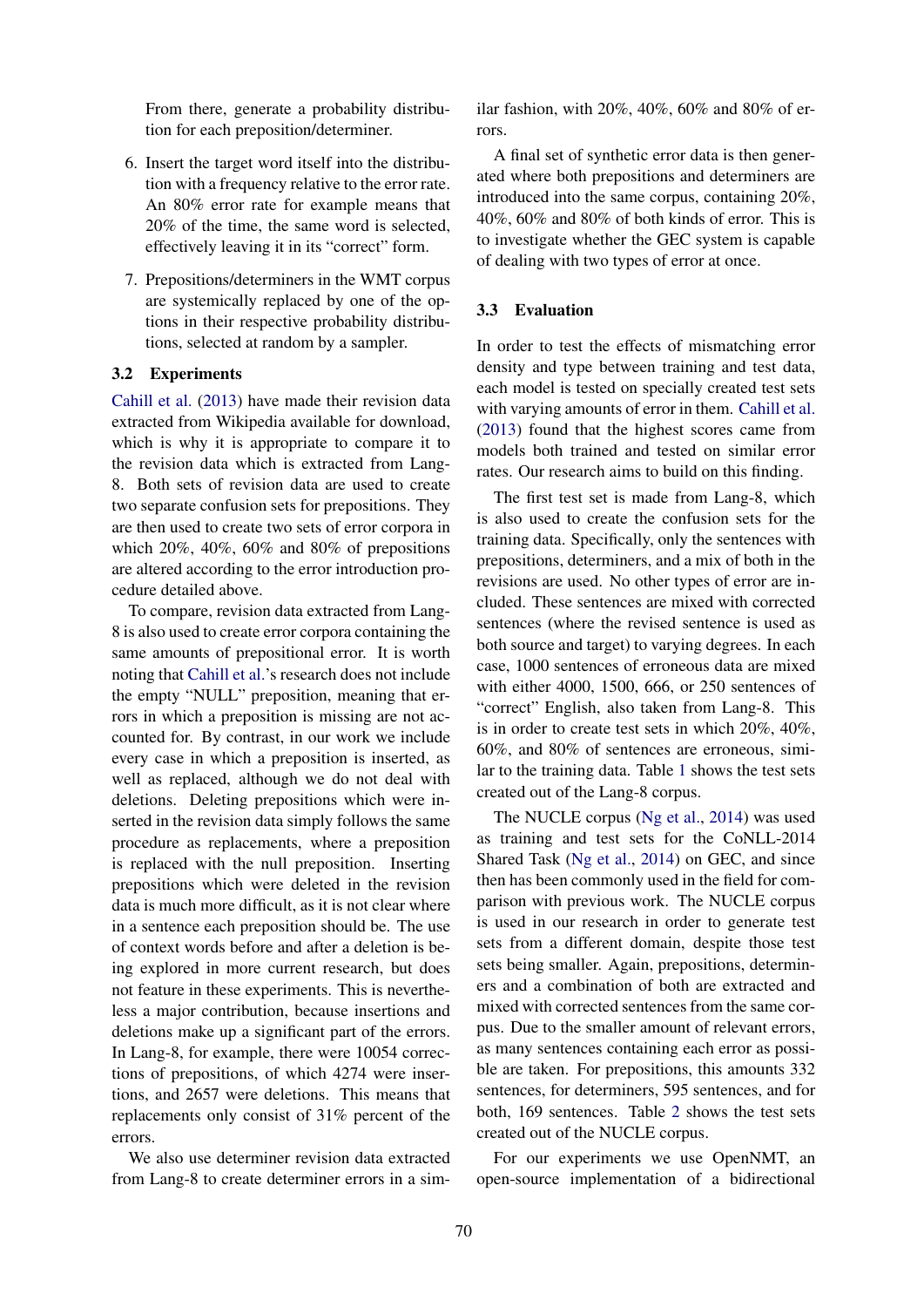| <b>Test sets</b> | Error type  | <b>Error Rate</b> | <b>Size</b> |
|------------------|-------------|-------------------|-------------|
| $test-18p20$     | Preposition | 20%               | 5000        |
| $test-18p40$     | Preposition | 40%               | 2500        |
| $test-18p60$     | Preposition | 60%               | 1666        |
| $test-18p80$     | Preposition | 80%               | 1250        |
| $test-18d20$     | Determiner  | 20%               | 5000        |
| $test-18d40$     | Determiner  | 40%               | 2500        |
| $test-18d60$     | Determiner  | 60%               | 1666        |
| $test-18d80$     | Determiner  | 80%               | 1250        |
| $test-18b20$     | <b>Both</b> | 20%               | 5000        |
| $test-18b40$     | Both        | 40%               | 2500        |
| $test-18b60$     | Both        | 60%               | 1666        |
| $test-18b80$     | Both        | $80\%$            | 1250        |

Table 1: Lang-8 Corpus test sets

RNN encoder-decoder network with attention<sup>5</sup>. OpenNMT was chosen because of its ease of use, and similarity to the architecture used by the current state of the art results reported by Yuan and Briscoe (2016). The selected evaluation metric is the GLEU score, which has been shown to be the most appropriate metric for GEC (Napoles et al., 2015).

#### 4 Results and Discussion

The first objective of our research is to see the difference between testing on Lang-8 and NUCLE test sets when trained on data containing varying error densities created using data from Lang-8. For prepositional errors, the GLEU scores of the four different models are in Table 3, and the results are plotted in Figure 4. When tested on corpora with only 20% error, the GLEU score remains the same on both test sets. However, the higher the error rate in the test set, the better the models perform on the NUCLE set in comparison with the Lang-8 set. This is surprising, seeing as the Lang-8 corpus was used to inform the process of error generation in the training set.

In the tables cited in this paper, it is expected that the highest scores will occur along the diagonal. A test set containing 20% error would be best handled by training data which also contains 20% error. Likewise with 40%, 60% and 80 %. Conversely, training data containing 80% error would not perform as well on test data containing 40% as the training data which also has 40% error. This data shows, however that this is not always the case. When testing on 80% er-

| <b>Test sets</b> | <b>Error</b> type | <b>Error Rate</b> | <b>Size</b> |
|------------------|-------------------|-------------------|-------------|
| $test-np20$      | Preposition       | 20%               | 1660        |
| $test-np40$      | Preposition       | 40%               | 830         |
| $test-np60$      | Preposition       | 60%               | 553         |
| $test-np80$      | Preposition       | 80%               | 415         |
| $test-nd20$      | Determiner        | 20%               | 2975        |
| test-nd40        | Determiner        | 40%               | 1487        |
| test-nd60        | Determiner        | 60%               | 992         |
| test-nd80        | Determiner        | 80%               | 744         |
| test-nb20        | Both              | 20%               | 845         |
| test-nb40        | <b>B</b> oth      | 40%               | 423         |
| $test-nb60$      | <b>Both</b>       | 60%               | 282         |
| test-nb80        | Both              | 80%               | 211         |

Table 2: NUCLE Corpus test sets

ror, the models trained on 80% error density themselves obtain – as expected – the highest score, although only slightly. Interestingly, however, the 80% models also perform better on the 40% and 60% test sets, which seems to confirm Rozovskaya et al. (2012)'s "Error Inflation" idea. This is the idea that putting more errors than needed into the training data helps the model generalise more.

One interesting observation from the data is the fact that all the models perform better on the 20% test sets. This is likely because the models are capable of recognising that a sentence need not be corrected, and doing so is simpler than finding a correction of incorrect sentences.

Testing on determiner errors revealed similar results. The results are provided in Table 4, and plotted in Figure 4. In this case, error inflation does not seem to work, as the highest scoring results for each test set is more or less the training set with the matching error density. This indicates that systems that correct determiners have different properties to those which correct prepositions.

<sup>5</sup> http://opennmt.net/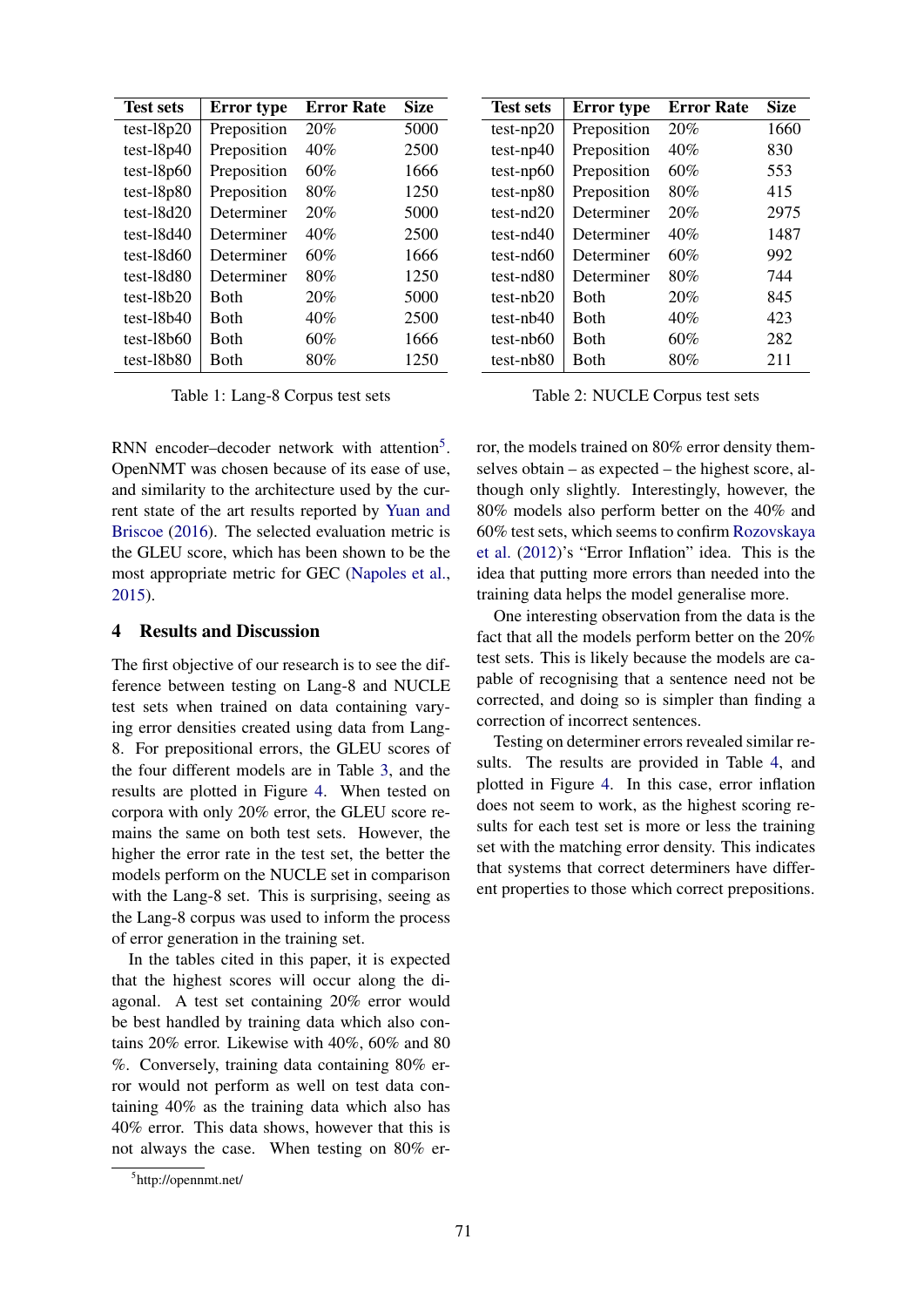

Figure 1: Plot of the data in Table 3



Figure 2: Plot of the data in Table 4



Figure 3: Plot of the data in Table 5

The results of training models on data containing a combination of both kinds of error on combined preposition and determiner test data is shown in Table 5 and Figure 4. The data is consists of slightly lower scores in general, suggesting that mixing error types does not have as high a quality of correction as single errors. Also, the NUCLE test scores in particular suffer in comparison with the singular error models, showing a failure to generalise across domains. Finally, "Error Inflation" also does not appear to work here.

These results shed doubt on the "Error Inflation" present in the preposition experiment. If it were dependent on the type of error, and prepositions were the kind which encouraged the use of "Error Inflation", then it follows that it should at least be present in the combined models. Instead of different error types subtly influencing the behaviour of the combined model in a cumulative way, the behaviour seems more random. In one case, the 20% combined model performs better on the 40% NUCLE test set than the 40% one, which suggests that reducing the amount of introduced error would make an improvement.

Table 6 and Figure 4 show how well the combined model performs on test sets with individual error types only. First of all, the scores are lower than the respective values attained by models trained on individual errors on the same test sets, but only slightly. Also, as seen in Tables 3, 4 and 5, the combined model testing on the combined test set returns lower scores than the individual models testing on their respective test sets with just one of the error types. However, the combined models' scores are better than those achieved by the individual models on the combined test sets, as shown in Table 7 and Figure 4. This indicates that the combined model is better suited for tackling both errors at once, and only a little worse at tackling individual errors than the individual error models. This is a predictable outcome, but the reduction in GLEU score suggests that combining errors in an attempt to correct all errors will generate noise, and the more error types that are covered, the less likely that they will be correctly revised at test time, which makes the idea of making an generalised corrector for all errors less feasible.

It is also worth mentioning that correcting determiners seems to result in higher scores than correcting prepositions. This could be due to the amount of possible prepositions that need to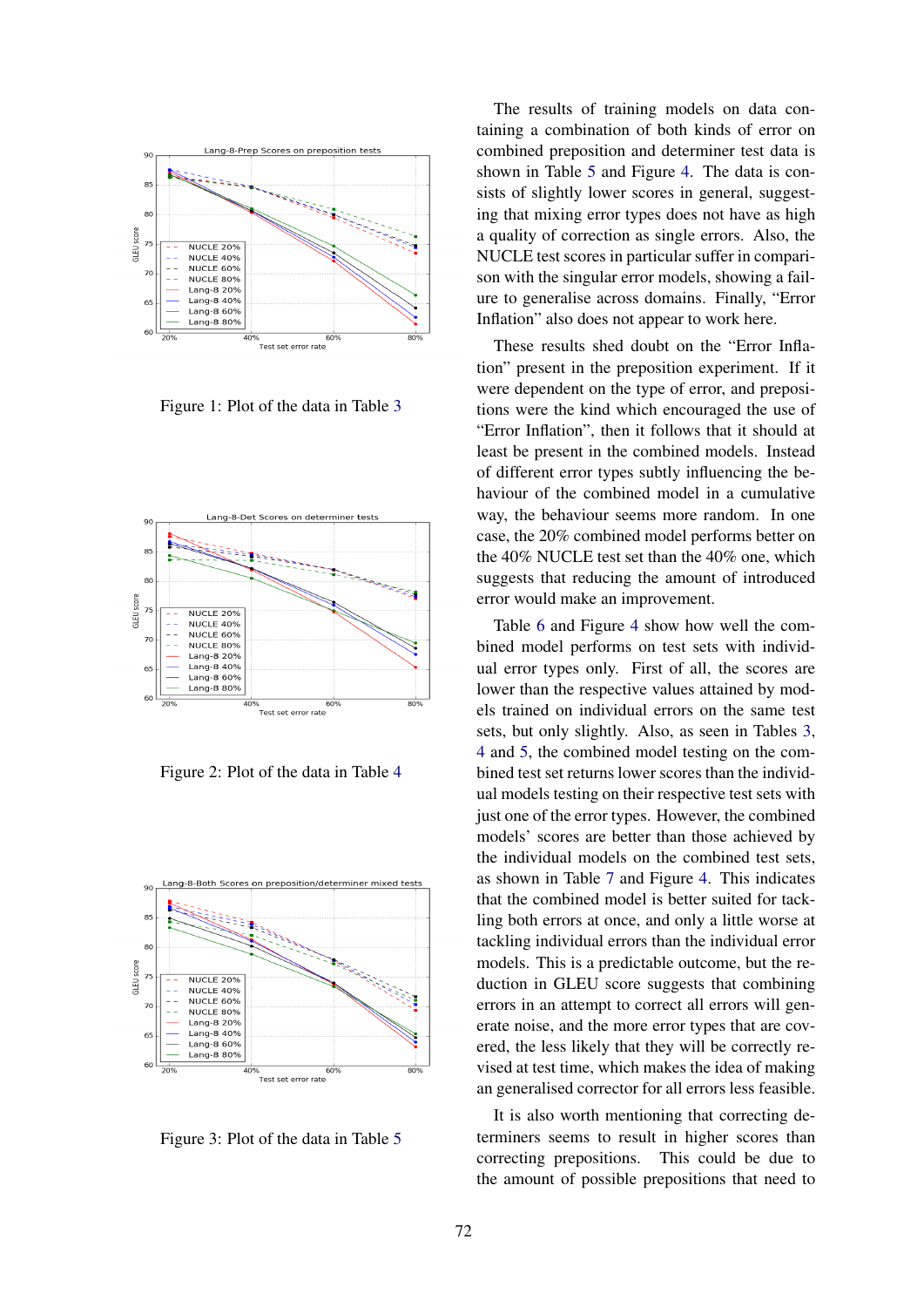be considered compared to the determiners. Although many determiners are considered, the vast majority of the cases involve the three articles "a", "an" and "the", as well as the null determiner. This is evidence for the need to consider the variation between different errors types when generating errors.

The final research question is whether the confusion set generated from Wikipedia revisions by Cahill et al. (2013) is much different from the one generated from Lang-8. Table 8 and Figure 4 show the results of preposition models informed by Wikipedia and Lang-8 tested on Lang-8 test sets. Table 9 and Figure 4 show the results of the same models on the NUCLE test sets. As expected, the errors generated from the confusion set informed by Lang-8 performs better on the Lang-8 test sets than on the NUCLE test sets. What is interesting, however, is that the Wikipedia revisions performed significantly better not only on the NU-CLE test sets, but also on the Lang-8 test sets. This is surprising, because the Wikipedia revisions are not necessarily in the same domain, whereas the Lang-8 revisions are from the same dataset. Furthermore, the Wikipedia revisions do not take insertions or deletions into account. It is clear that the amount of revisions considered makes a difference: there were 10054 Lang-8 revisions, and 303847 Wikipedia revisions, 30 times more. The small amount of Lang-8 revisions could also account for the noise identified in the Lang-8 models, but this noise is also present in the Wikipedia revisions, where "error inflation" appears to only appear sometimes and not always.



Figure 4: Plot of the data in Table 6



Figure 5: Plot of the data in Table 7



Figure 6: Plot of the data in Table 8



Figure 7: Plot of the data in Table 9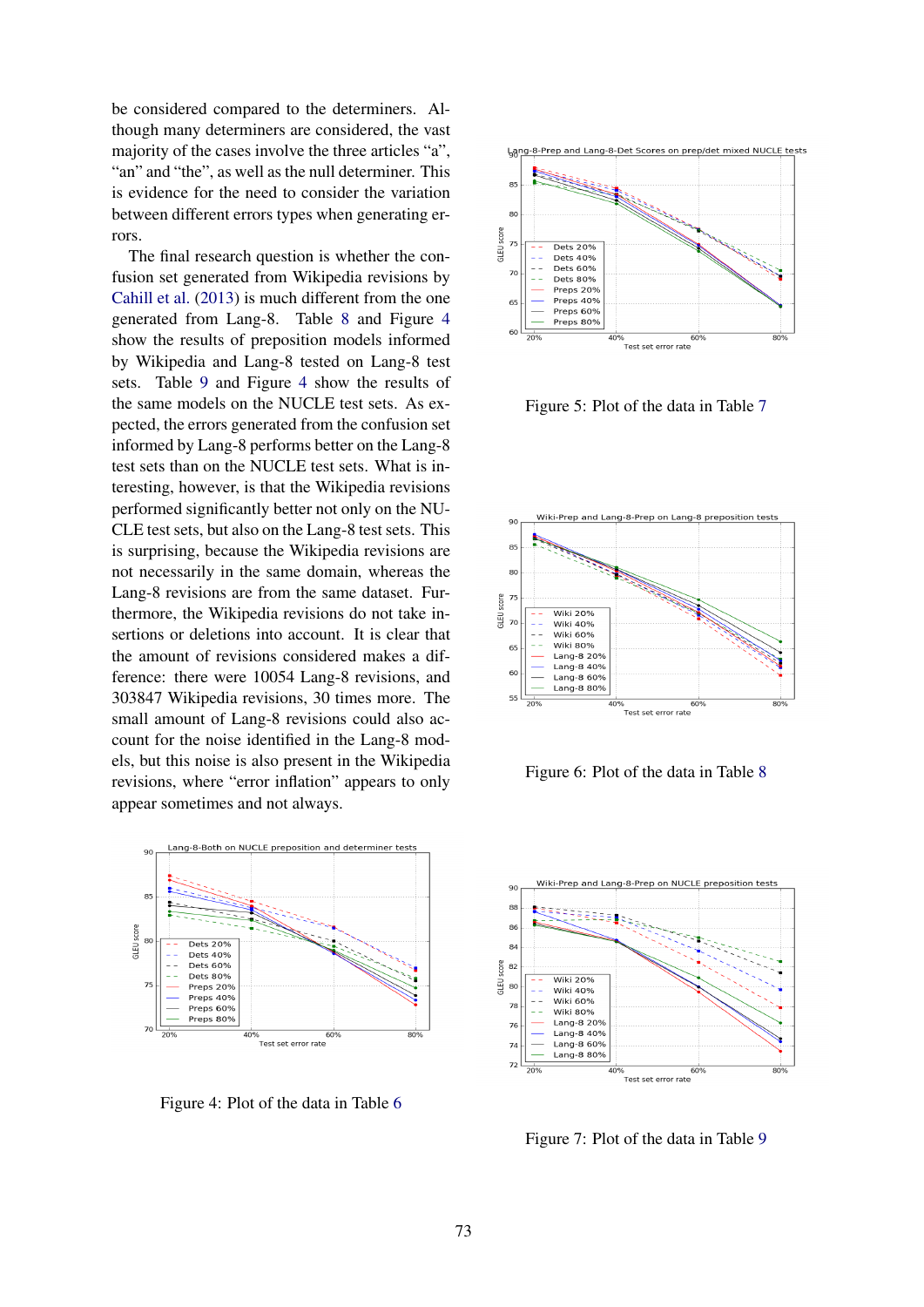## 5 Conclusion

Our research aims to shed light on the issue of choosing how many errors to include in artificially generated erroneous data by tackling two specific error types. Results reveal some predictable outcomes, such as that it is easier to deal with test corpora which have smaller error rates, because leaving correct sentences alone is easier for the model to learn than making a good correction. Also, in most cases, there is a correlation between the error rate of the training data and the test data. However, some of the results revealed unexpected outcomes. Although it is possible that the data is noisy, the results, particularly for the prepositions, support a concept called "Error Inflation", which suggests that including more errors into the training data will lead to a higher GLEU score. This effect was not observed in the determiner and combined models, suggesting that there might be variation between different error types depending on the distribution of revisions made for that error type. It is possible to combine two error types together into one training set, and tackle two error types at once at test time, although the scores are not as high as when solving only individual errors. Also, the confusion set generated from Wikipedia revisions proved to yield better results than that generated from Lang-8, due to the significantly larger number of revisions. Finally, this research supports generating erroneous data as a valid approach to improving neural models for GEC, and informs future researchers about the effects of error rate mismatches in training and test data.

#### Acknowledgments

We would like to thank Joel Tetreault for his advice and experience in Automatic Error Generation, as well as Mamoru Komachi of Lang-8 for access to the Lang-8 dataset.

#### References

- Aoife Cahill, Nitin Madnani, Joel Tetreault, and Diane Napolitano. 2013. preposition error correction using Wikipedia revisions. In *Proceedings of the 2013 Conference of the North American Chapter of the Association for Computational Linguistics: Human Language Technologies*. Atlanta, Georgia, pages 507– 517. http://www.aclweb.org/anthology/N13-1055.
- Mariano Felice. 2016. Artificial error generation for translation-based grammatical error correc-

tion. Technical Report UCAM-CL-TR-895, University of Cambridge, Computer Laboratory. http://www.cl.cam.ac.uk/techreports/UCAM-CL-TR-895.pdf.

- Zhuoran Liu and Yang Liu. 2016. Exploiting unlabeled data for neural grammatical error detection. *ArXiv preprint* 1611.08987. http://arxiv.org/abs/1611.08987.
- Courtney Napoles, Keisuke Sakaguchi, Matt Post, and Joel Tetreault. 2015. Ground truth for grammatical error correction metrics. In *Proceedings of the 53rd Annual Meeting of the Association for Computational Linguistics and the 7th International Joint Conference on Natural Language Processing (Volume 2: Short Papers)*. Beijing, China, pages 588– 593. http://www.aclweb.org/anthology/P15-2097.
- Hwee Tou Ng, Siew Mei Wu, Ted Briscoe, Christian Hadiwinoto, Raymond Hendy Susanto, and Christopher Bryant. 2014. 2014 shared task on grammatical error correction. In *Proceedings of the Eighteenth Conference on Computational Natural Language Learning: Shared Task*. Baltimore, Maryland, pages 1–14. http://www.aclweb.org/anthology/W14-1701.
- Alla Rozovskaya and Dan Roth. 2010. Training paradigms for correcting errors in grammar and usage. In *Human Language Technologies: The 2010 Annual Conference of the North American Chapter of the Association for Computational Linguistics*. Los Angeles, California, pages 154–162. http://www.aclweb.org/anthology/N10-1018.
- Alla Rozovskaya, Mark Sammons, and Dan Roth. 2012. The UI system in the HOO 2012 shared task on error correction. In *Proceedings of the Seventh Workshop on Building Educational Applications Using NLP*. Montréal, Canada, pages 272–280. http://www.aclweb.org/anthology/W12-2032.
- Zheng Yuan and Ted Briscoe. 2016. Grammatical error correction using neural machine translation. In *Proceedings of the 2016 Conference of the North American Chapter of the Association for Computational Linguistics: Human Language Technologies*. San Diego, California, pages 380–386. http://www.aclweb.org/anthology/N16-1042.

#### A Appendix - Tables of results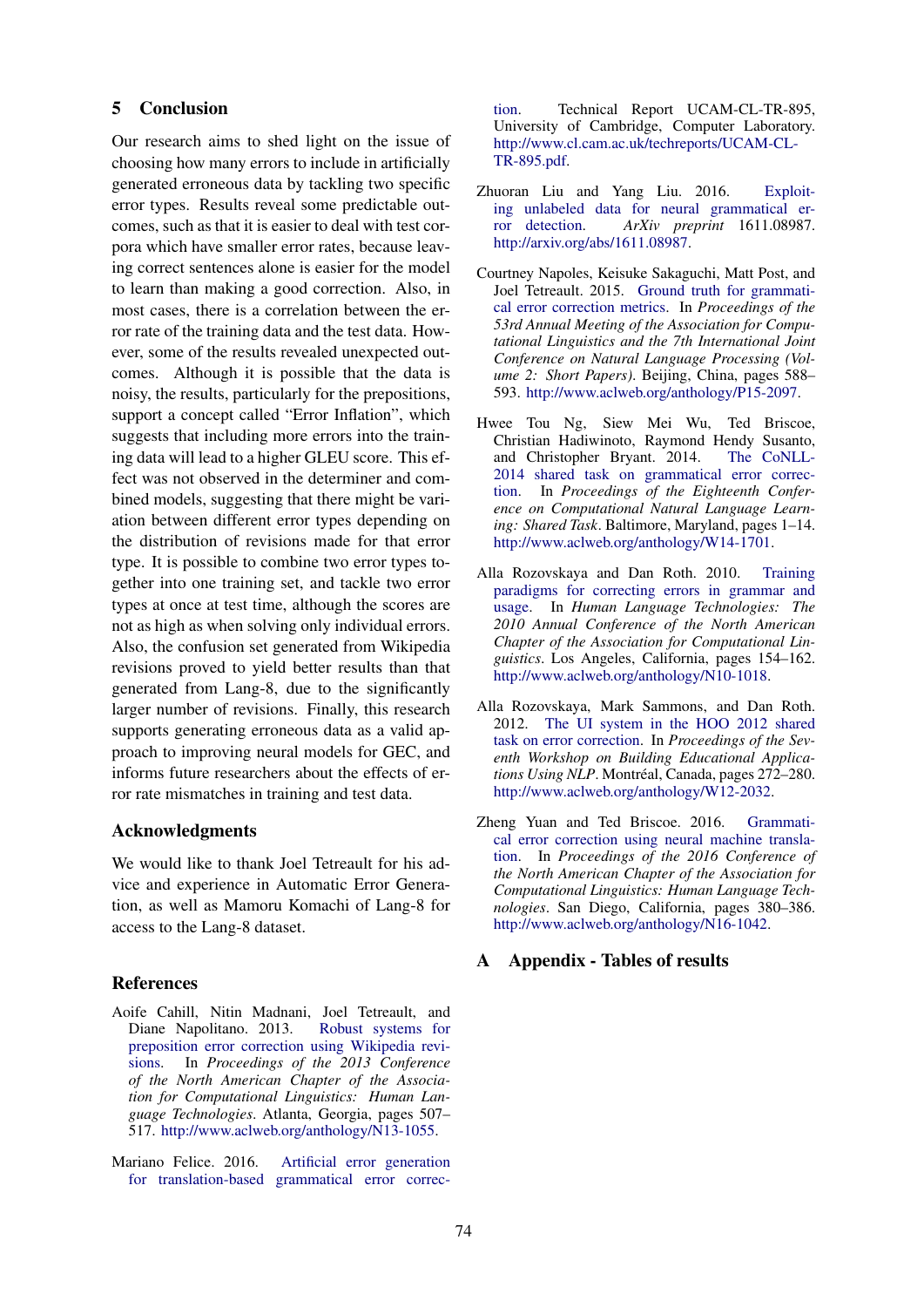| <b>Test Sets</b> | 20%   | 40%   | 60%   | 80%   |
|------------------|-------|-------|-------|-------|
| test-18p20       | 87.29 | 87.63 | 86.85 | 86.77 |
| test-18p40       | 80.35 | 80.63 | 80.68 | 81.07 |
| test-18p60       | 72.17 | 72.82 | 73.54 | 74.68 |
| test-18p80       | 61.51 | 62.60 | 64.21 | 66.39 |
| test-np20        | 86.60 | 87.64 | 86.42 | 86.28 |
| test-np40        | 84.69 | 84.76 | 84.59 | 84.60 |
| test-np60        | 79.49 | 80.04 | 79.99 | 80.91 |
| test-np80        | 73.48 | 74.43 | 74.75 | 76.34 |

Table 3: GLEU score according to how much preposition error in training data informed by Lang-8, tested on test sets with varying amounts of error from Lang-8 and NUCLE.

| <b>Test Sets</b> | 20%   | 40%   | 60%   | 80%   |
|------------------|-------|-------|-------|-------|
| test-nd20        | 87.40 | 86.02 | 84.40 | 82.95 |
| test-nd40        | 84.53 | 83.80 | 82.51 | 81.47 |
| test-nd60        | 81.63 | 81.52 | 80.04 | 79.45 |
| test-nd80        | 76.73 | 77.01 | 75.53 | 75.82 |
| test-np20        | 86.91 | 85.63 | 84.03 | 83.36 |
| test-np40        | 84.02 | 83.55 | 83.22 | 82.35 |
| test-np60        | 78.75 | 78.64 | 78.88 | 78.99 |
| test-np80        | 72.82 | 73.36 | 73.88 | 74.74 |

Table 6: GLEU score according to how much combined preposition and determiner error in training data informed by Lang-8, tested separately on NUCLE test sets with varying amounts of determiner error, and then preposition error.

| <b>Test Sets</b> | 20%   | 40%   | 60%   | 80%   |
|------------------|-------|-------|-------|-------|
| test-18d20       | 88.16 | 86.76 | 86.39 | 84.38 |
| test-18d40       | 81.94 | 82.18 | 82.20 | 80.53 |
| test-18d60       | 74.83 | 75.92 | 76.45 | 74.99 |
| test-18d80       | 65.36 | 67.54 | 68.61 | 69.49 |
| test-nd20        | 87.64 | 86.40 | 85.82 | 83.63 |
| test-nd40        | 84.74 | 84.53 | 84.22 | 83.53 |
| test-nd60        | 81.95 | 81.96 | 81.98 | 81.13 |
| test-nd80        | 77.08 | 77.36 | 77 79 | 78.20 |

Table 4: GLEU score according to how much determiner error in training data informed by Lang-8, tested on test sets with varying amounts of error from Lang-8 and NUCLE.

| <b>Test Sets</b> | $20\%$ | 40%   | 60%   | 80%   |
|------------------|--------|-------|-------|-------|
| test-nb20        | 88.01  | 87.55 | 86.85 | 85.36 |
| test-nb40        | 84.48  | 84.12 | 83.51 | 83.36 |
| test-nb60        | 77.58  | 77.51 | 77.26 | 77.45 |
| test-nb80        | 69.05  | 69.64 | 69.57 | 70.58 |
| test-nb20        | 87.74  | 87.39 | 86 71 | 85.72 |
| test-nb40        | 83.43  | 83.04 | 82.41 | 81.90 |
| test-nb60        | 74.98  | 74.79 | 74.32 | 73.83 |
| test-nb80        | 64.66  | 64.66 | 64.45 | 64.49 |

Table 7: GLEU score according to how much preposition error (first 4 rows) or determiner error (last 4 rows) in training data informed by Lang-8, tested on test sets with varying amounts of combined determiner/preposition error from NUCLE.

| <b>Test Sets</b> | 20%   | 40%   | 60%   | 80%   |
|------------------|-------|-------|-------|-------|
| test-18b20       | 87.53 | 86.70 | 84.96 | 83.40 |
| test-18b40       | 81.32 | 81.11 | 80.28 | 78.86 |
| test-18b60       | 73.74 | 73.99 | 73.99 | 73.37 |
| test-18b80       | 63.16 | 63.98 | 64.77 | 65.38 |
| test-nb20        | 87.86 | 86.91 | 86.35 | 84.36 |
| test-nb40        | 84.30 | 83.92 | 83.38 | 82.09 |
| test-nb60        | 77.78 | 77.87 | 77.96 | 77.22 |
| test-nb80        | 69 39 | 70.35 | 71 68 | 71.05 |

Table 5: GLEU score according to how much combined preposition and determiner error in training data informed by Lang-8, tested on test sets with varying amounts of error from Lang-8 and NUCLE.

| <b>Test Sets</b> | 20%   | 40%   | 60%   | $80\%$ |
|------------------|-------|-------|-------|--------|
| $test-l8p20$     | 87.27 | 87.00 | 86.72 | 85.66  |
| $test$ -18 $p40$ | 79.52 | 79.78 | 79.67 | 79.03  |
| test-18p60       | 70.87 | 71.63 | 72.03 | 71.99  |
| test-18p80       | 59.66 | 61.18 | 62.09 | 62.85  |
| test-18p20       | 87.29 | 87.63 | 86.85 | 86.77  |
| $test$ -18 $p40$ | 80.35 | 80.63 | 80.68 | 81.07  |
| test-18p60       | 72.17 | 72.82 | 73.54 | 74.68  |
| test-18p80       | 61.51 | 62.60 | 64.21 | 66.39  |

Table 8: GLEU score according to how much preposition error in training data informed by Wikipedia (first 4 rows) and Lang-8 (last 4 rows), tested on test sets with varying amounts of preposition error from Lang-8.